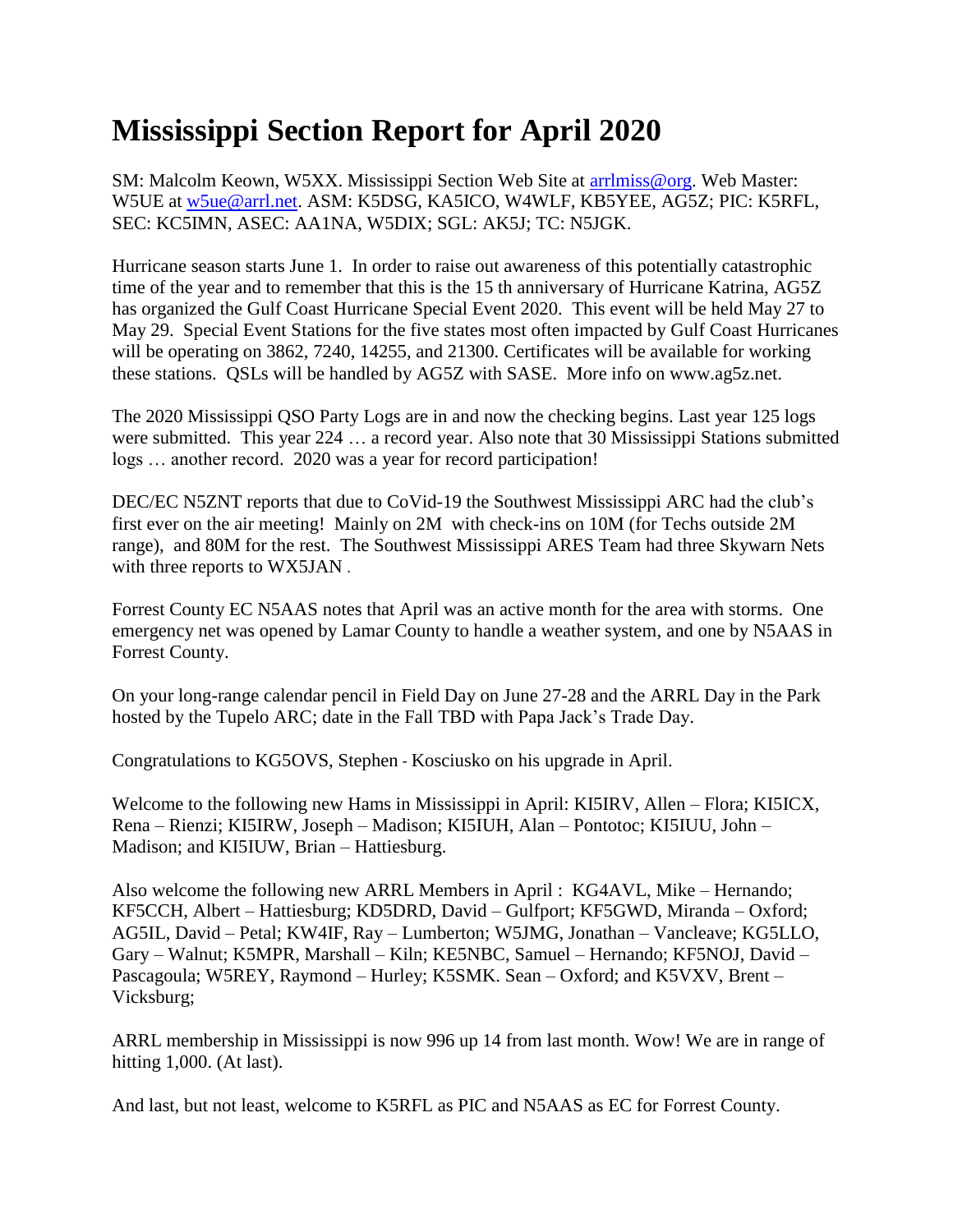SEC/ASEC/DEC Reports for April 2020: KC5IMN (SEC), N5ZNT (DEC SW MS), and KB0ZTX (DEC NW MS).

EC Reports for April 2020: N5AAS (Forrest), AE5FK (Walthall), KA5ICO (Chickasaw), N5KDA (Adams), AD7KJ (Franklin), AF5NG (Marion), AE5SK (AEC)(Copiah, Hinds, Madison, Rankin), AA5SG (Jones/Wayne), KB5SZJ (Lauderdale), KG5TTU (Tate), W4WLF (Harrison), KF5WVJ (DeSoto), N5ZNT (Lincoln/Wilkinson), KG5ZEA (Attala), and KB0ZTX (Marshall).

Club Newsletter/Reports (Editor): the Meridian ARC Spark Gap (W5MAV)

Regret to report the passing of N5TF of Biloxi. Terry was a USAF veteran and, after retirement, a Naval Contractor at Avondale in New Orleans and Ingalls for twenty years.

HF Net Reports – sessions/QNI/QTC (Net Manager)

Hattiesburg ARC HF Net 3/19/0 (KD5XG)

K5TAL Net 5/83/0 (WV1Q)

Magnolia Section Net 30/1148/2 (KA5ICO)

MS Baptist Hams Net 4/15/0 (WF5F)

MSPN 30/2780/12 (W5JGW)

VHF Net Reports - sessions/QNI/QTC (Net Manager)

Adams County ARES Net 4/47/0 (N5KDA)

Attala County ARES Net 1/3/0 (KB5ZEA)

Capital Area Emergency Net 4/52/0 (K5XU)

Central Mississippi ARES Training Net 2/24/0 (K1REZ)

DeSoto County Training and Information Net 4/113/0 (KF5WVJ)

Forrest/Perry Counties Net ARES 1/17/0 (N5AAS)

Hattiesburg ARC 2 M Net 3/44/6 (KD5XG)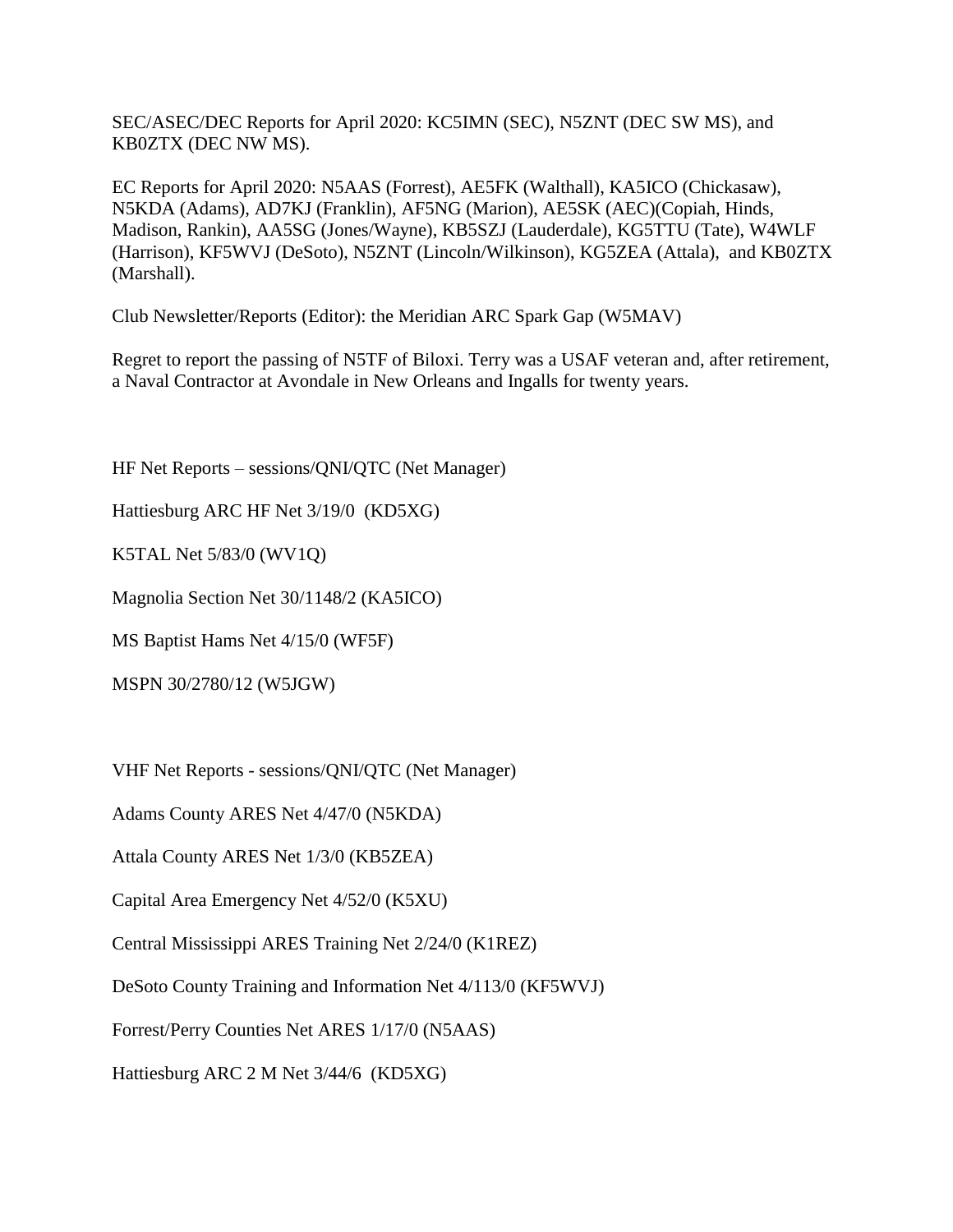Hattiesburg ARC 2 M Simplex Net 1/12/0 (KD5XG)

Jackson ARC Emergency Net 4/56/0 (K5XU)

Jones/Wayne Counties ARES 6/97/0 (AA5SG)

Madison County ARES 5/35/0 (W5DIX)

Marion County ARES Net 4/23/0 (AF5NG) (two Skywarn activations)

Marshall County ARES – meets with DeSoto County Net (KB0ZTX)

Meridian Area Emergency Net 6/71/0 (KB5SZJ)

Metro Jackson ARES Net 1/6/0 (AE5SK)

MSU ARC Net 4/112/0 (N5OMK)

MCARA Training Net 5/28/0 (W4WLF)

Northeast Mississippi Skywarn Net 4/75/0 (W5BAQ)

Southwest MS ARES Team 6/29/0 (N5ZNT) (three Skywarn activations)

Sundancer Solar ARES Net 4/71/0 (KA5ICO)

Tate County ARES – Meets with Desoto County Net (KG5TTU)

Vicksburg ARC MLEN Net 5/129/1 (KD5DHR)

Walthall County ARES Net 5/65/0 (AE5FK)

Digital Net Reports

 $EMTARG - 757$ 

K5TAL Digital Voice Net 5/65/0 (WV5Q)

MS Winlink Net 2/26/0 (W5DIX)

NBEMS 4/44/7 (W5DIX)

Traffic: K5LAM 624, K1REZ 190, KG5FRZ 8, W5XX 4, and WV5Q 2.